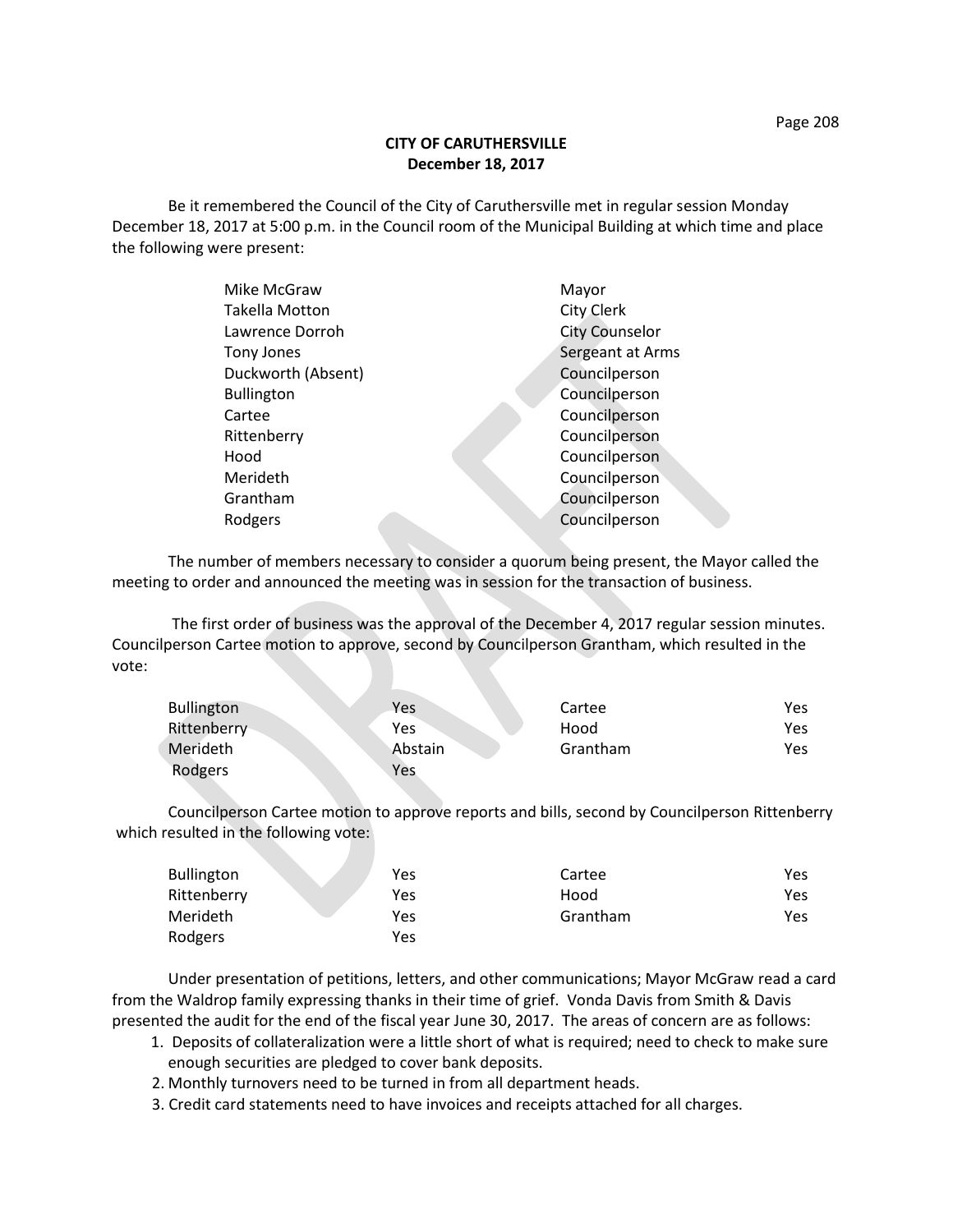## Page 209

The cash balance was right at 4.5 million, only 1 million was unrestrictive the other was restrictive for special revenues such as meter deposits. There was a cash drop of \$600,000 in which there were some major project upgrades last year, primarily from special revenue funds. The qualifying opinions are as follows:

- 1. There are bank accounts that are not on the books, which is more of a liability than anything. They need to be put on the books or dissolved.
- 2. The Water department billing journals were missing for a couple of months because of computer system issues, and there were some estimates on water bills and accounts receivables. The records were inadequate to give an opinion.

Vonda Davis made mention that with the Library being a separate entity they wouldn't be audited, and with the sales tax coming up it wouldn't be City money, therefore it would go into their own account.

Mayor's report; The City has received an authorization letter from DRA for spending funds for the Exchange building. The purpose is to provide cultural and economic benefits to the community. Counselor Dorroh will be drawing up a contract. The Mayor asked the Council how much they were willing to spend on a courtesy car for the airport. Miscellaneous Surplus has cars ranging from \$4,500 to \$20,000. Councilperson Merideth stated that he was working on something, to give him 2 weeks to work out the details. On the Carnell property trees have been cut down, Ameren removed a pole, and Liberty has taken down lines. January 8, 2018 is the demolition date, and the structure will be hauled off. The tax lien will be assessed against the property, and when the tax sell comes up it can be sold on the courthouse steps in August. The Marlar project will begin Wednesday with the completion date being in April. There's about \$70,000 left, which can be used to loop lines. Chief Charlie Jones is proposing to tie in a 10 inch main to put a fire hydrant in front of the Nursing Home by looping it into the existing line that is already there to increase water volume. Republic Services will be off Christmas and New Year's, and services will be a day behind of the normal pickup. Ameren has installed 5 lights on Industrial Drive without charge. Waters & Associates will be doing an engineering study on Mooreland Drive, and the Marlar sidewalk grant will be revisited in 2018. The property owned by the city and other entities has been appraised, and they are as follows: City lots 1-2 \$8,300, Downtown Caruthersville Association lots 3-4 \$8,000, St. Francis levee lots 5-6 \$8,700, and City lots 7-12 \$24,000. The drainage on Carroll has been completed, and the drainage on the Belle area is being worked on. The Request for Qualifications were received on cemetery mapping, one bid was received for opening and closing of graves, and RFQs were received for the East  $20<sup>th</sup>$  project for 2018. City offices will be closed Christmas and New Year's. Mayor McGraw recommended that the employees be off Tuesday, December 26, 2017. Councilperson Rodgers motion for approval, second by Councilperson Hood, which resulted in the following vote:

| <b>Bullington</b> | Yes | Cartee   | No  |
|-------------------|-----|----------|-----|
| Rittenberry       | Yes | Hood     | Yes |
| <b>Merideth</b>   | Yes | Grantham | Yes |
| Rodgers           | Yes |          |     |

The meetings of January 1, 2018 and January 15, 2018 will have to be moved to the following Tuesdays of January 2, 2018 and January 16, 2018. Councilperson Cartee motion for approval, second by Councilperson Grantham, which resulted in the following vote:

| Bullington | Yes | Cartee | Yes |
|------------|-----|--------|-----|
|------------|-----|--------|-----|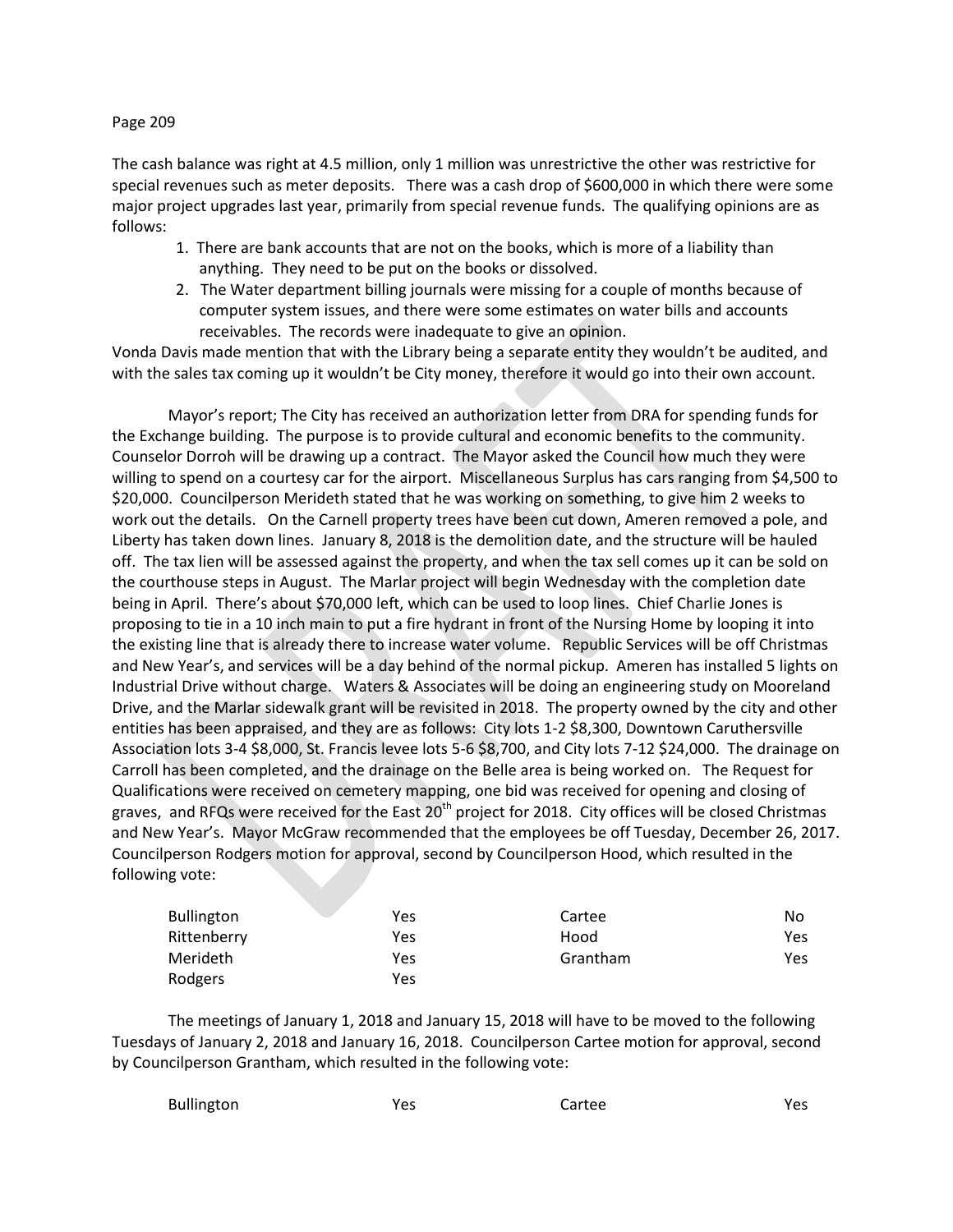| Rittenberry | Yes | Hood     | Yes |
|-------------|-----|----------|-----|
| Merideth    | Yes | Grantham | Yes |
| Rodgers     | Yes |          |     |

Police report; Chief Tony Jones is requesting to add a second grade to the law enforcement salary chart. Grade A would stay the same for non-patrolman, and the Grade B would be for the patrolman at a rate of \$13.25. The number of officers would be decreased by 2, going from 17 to 15, plus 1 Resource officer. The base increase would be at 10.41 percent, and the calculated over time would be at 15.61 percent. By reducing the officers by 2 the reduction in salaries would be \$53,352, and the health benefits would be reduced by \$19, 591.68. The increased over time budget would go from \$40,000 to \$46,250, and anything over \$34,680 will be transferred from Asset Forfeiture. In order to remain competitive the proposal is being made to be able to keep good officers from going to neighboring cities and counties. Councilperson Hood motion to accept the proposal, second by Councilperson Grantham, which resulted in the following vote:

| <b>Bullington</b> | Yes | Cartee   | Yes  |
|-------------------|-----|----------|------|
| Rittenberry       | Yes | Hood     | Yes. |
| <b>Merideth</b>   | Yes | Grantham | Yes  |
| Rodgers           | Yes |          |      |

Chief Jones recommended that one of the spots be filled by Wesley Jackson who has graduated from SEMO Law Enforcement Academy. Mayor McGraw made the appointment, Councilperson Cartee motion for approval, second by Councilperson Hood, which resulted in the following vote:

| <b>Bullington</b> | Yes | Cartee   | Yes. |
|-------------------|-----|----------|------|
| Rittenberry       | Yes | Hood     | Yes  |
| Merideth          | Yes | Grantham | Yes  |
| Rodgers           | Yes |          |      |

Fire report; The fire calls from December 4, 2017 through December 18, 2017 are as follows: 12/4/17; Gas odor on State Highway U, 12/11/17; Fire alarm sounding due to cooking at First State Bank, 12/11/17; Cotton hulls on fire at the Cotton Gin, 12/11/17; Fire alarm sounding on Walker, 12/13/17; Vehicle accident on County Road 351 with an extrication requested, 12/13/17; Small grass fire on I-55/412, 12/13/17; Fire in ditch bank on County Road 363, 12/17/17; Medic One and the Police department were requested for a lift assist on Washington.

Street & Sanitation/Building Inspector/Airport; Terry Rushing reported on the normal pick up of limbs, debris, and leaves; they're trying to stay ahead with keeping the City clean during the holidays. Repairs were made to stop signs, street signs were put back up, and the street sweeper has been running daily. Storm water drains were cleaned out on  $3^{rd}$  and Eastwood and  $7^{th}$  and Maple. Assistance was given to the Water department and the Recreation Center with some projects. Repairs were done on the runway lights, a windsock was installed, and work is being continued on the fuel system. Contact was made with Universal Builders to look at the large door at the main hanger. There were 2 electrical inspections conducted, and several residential inspections. Work was done with Code Enforcement and

Page 210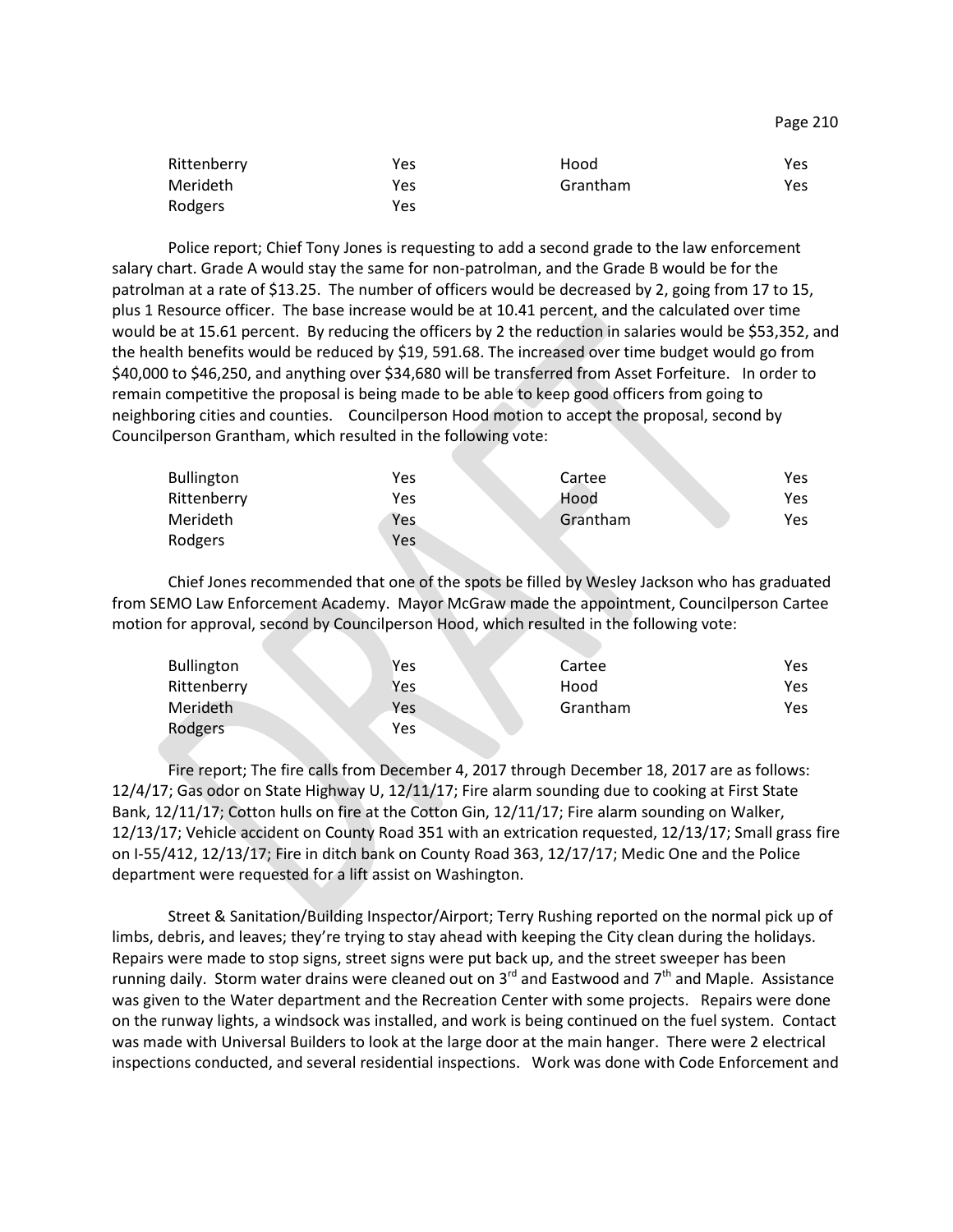## Page 211

the Police department with illegal dumping in an alley off of 406 Ferguson. The sewer line repair on E.  $20<sup>th</sup>$  St. has been done, E. 19<sup>th</sup> St. and Brown intersect has been repaired, and 7<sup>th</sup> and Maple is moving along.

Code Enforcement; Sonya Fuller reported that 10 letters had been sent out, and is currently working on 2 follow ups. She has been working with a property owner on Adams with clean up, and there's a potential to rent out space in the warehouse. Ms. Fuller is urging property owners to clean up the wild trees on their property lines.

Cemetery report; There was not a quorum for the Cemetery Board meeting; proposals were passed out for the cemetery mapping to the members that were there. RFQs were submitted from Horner Shifrin and Smith & CO.

Parks & Recreation/Armory; Wesley Deere reported that kickball season has ended, and basketball has started with the price being dropped from \$30 to \$20 for signups. The pool is up and running and the lights that have been out have been replaced.

Library report; Teresa reported that the birthday calendars have been done and the task ran smoothly. This Tuesday is the final night of the Christmas book reading; Holly Lyle will be reading the Polar Express at 6:00 p.m. Santa will make a visit, and goody bags and books will be given away.

Water & Sewer report; Paul Shaw reported that one of the water wells was down, which should be under warranty with it being put in last year. There's a line that's leaking, and the parts have been ordered for it. Some of the bigger meters have been changed out at East Haven and Walker Terrace. They're looking at changing out Central Garden Apartments and the Post Office old meters next week.

The mapping of the cemetery was discussed at length, basically without the mapping capability the City would be hard pressed to figure out the location of the graves in the cemetery. What the City has at its disposal is the owner and interred listings of the graves and the available graves which are indicated by plat, lot, block, and grave numbers. The GPS would link the information that the City has with the location of the grave site. Mayor McGraw recommended that the City go with Horner Shifrin, Councilperson Hood made the motion, Councilperson Rittenberry second the motion, which resulted in the following vote:

| Bullington  | No  | Cartee   | No  |
|-------------|-----|----------|-----|
| Rittenberry | Yes | Hood     | Yes |
| Merideth    | No  | Grantham | No  |
| Rodgers     | No  |          |     |

Riggs Lawn Service made a proposal of \$700 for the opening and closing of graves with an additional \$200 per month for the general maintenance of the grounds excluding mowing, weed eating, and blowing off grass clippings. There was discussion of marking of the graves, which can't be done unless there's a physical location of the grave, in which the mapping would provide. Councilperson Bullington motion was made contingent upon Riggs opening and closing and marking of the graves for the proposed figure given, and if not, let it be known to go to plan B. The motion was second by Councilperson Merideth, which resulted in the following vote: